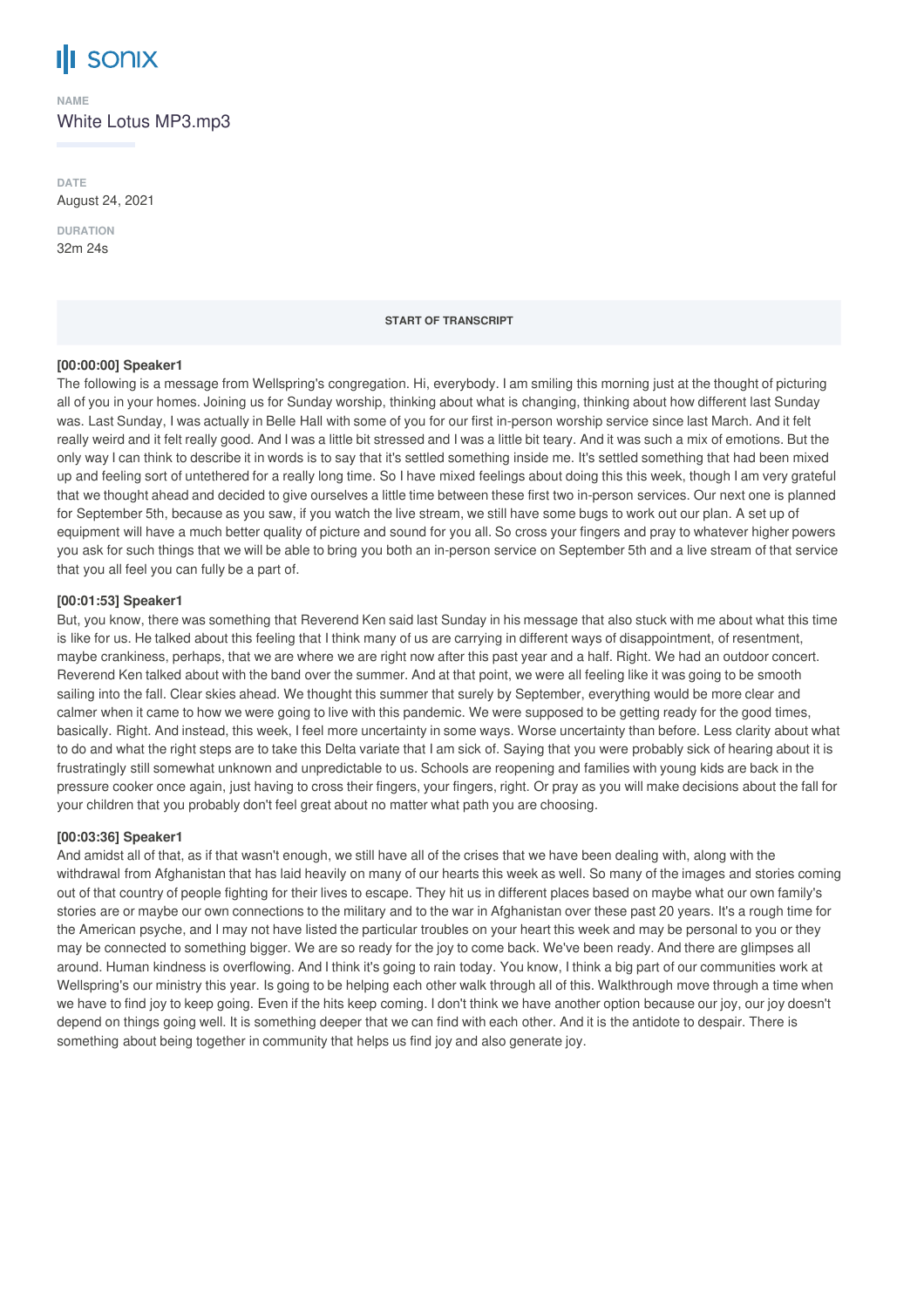#### **[00:05:43] Speaker1**

I feel like that's a lot of my work and our work this year. I hope that what we do, your ministers, your staff, make that easier for you to find. There's an essay by the Irish poet William Butler Yates. That includes the line too many things are occurring for even a big heart to hold. Too many things are occurring for even a big heart to hold. But I know that many hands together can hold up heavy things. And I know that many hearts. Together. Can hold a lot. I went back and forth this week about whether or not I wanted to stick with the spirit like story that I had planned for us. The HBO Limited series, The White Lotus, which I loved for the record and which is part kind of fun part cultural critique, part escapist mystery. The show starts the way that a lot of shows, popular shows start these days with this opening sort of clue, a dead body in a transport box being loaded onto a plane. And we don't find out who is in that box until the end of the limited series. And so some of the show is, you know, the whodunit who died right after that scene. We flashback to a point in time one week before that scene when a new group of tourists arrive at the White Lotus, a fancy luxury resort in Hawaii. And so the show is kind of a mix of things in an interesting way.

#### **[00:07:39] Speaker1**

It is part sort of fun and lighthearted look at a strange environment. It is HBO level, explicit at times. Don't say I didn't warn you, but I did decide to stick with it this week. Because I also think the show speaks to a desire that we feel right now to just get away and escape from all of this awful stuff around us. Do you feel that? I feel it. Maybe for me or for you. It doesn't look like a trip to Hawaii, but it might look like a whole lot of Netflix on the couch or not talking about certain things. Changing the subject when people bring their topics up. Now, that desire can be tricky because good boundaries are a good thing, right? We need to take stock of how much we can really take in at any given moment, and that can be healthy. But there is a line somewhere between boundaries and escapism. Between boundaries which are aware of how much we can take in and making a choice about it, and escapism, which is more about not even wanting to touch it. No awareness, a denial, a resistance that pushes back and refuses to see. The Buddhist tradition grounds its entire belief system in the idea that suffering is part of life. Suffering is inevitable in some sense. Right. It's an innate characteristic of existing. But even the Buddhists recognize that the very next noble truth. Right.

#### **[00:09:31] Speaker1**

The second innate characteristic of existing is that we long to be free from suffering. All of us. And therein lies the problem, because when suffering is part of reality and we long to be free of it, we do a lot of different things to try to satisfy that longing. And there are skillful ways to alleviate suffering. And there are unskillful ways, ineffective ways, even harmful ways that we try to alleviate are suffering. The White Lotus takes us headlong into a lot of those unhelpful and harmful ways, that impulse that we have to escape. The show introduces us to three sets of guests who are coming to this Hawaiian resort and at the same time to the staff who live there all the time. And they show us how their stories unfold in parallel, cataloging so many of the different ways that we try to escape through another person, right through travel, through drugs or alcohol, through just the cocoon of our worldview that we don't want to let anything into. And it shows us how all of those escapes are temporary, if they work, they only work for a little while. They are not very effective and they're often harmful. The series relentlessly brings us back to being in contact with reality, the way that real life fights for our attention, always insisting that we come back into touch with reality again. Damn reality, right? Why can't we just live in these fantasy worlds? I would love to live in the fantasy where Covid is over.

#### **[00:11:39] Speaker1**

I bet you would, too. I'm sure some of us would love to be living in the fantasy where we were safe 100 percent of the time from racism or from violence or hate directed our way because of who we are. I'm sure some of us would love to live in the fantasy where America is always America, the beautiful, and has never done anything wrong. It would be so much better, wouldn't it? I wish we could stay there. But we know that we can't. And, you know, maybe part of. This work of recognizing truth around us, which I think is part of what spirituality asks and does for us. Maybe part of the spiritual life is reminding us that it's better not to pour all our energy into squeezing our eyes closed and building fences up around these fantasy worlds. But maybe it's better for us to put that same energy into being here in this world that we have. Because then maybe we will actually focus on making this real world. Better. I think it's a question we are all going to be living with for the near future. It is one of the most enduring spiritual questions there is. What is mine to care about? Who is my neighbor? That's the question in this time of conflict, of refugee crisis, of climate collapse, of pandemic, it's the question who are our neighbors? What are our responsibilities to each other? In the White Lotus, the characters struggle with that question, just like we do.

### **[00:13:46] Speaker1**

They're private ways of escaping and fantasies keep breaking down. Even in an environment that is relentlessly focused on being a fantasy world. Right, this resort environment and the brilliance of the show is how deftly it shows the different layers of reality at play. At one time, which is true, I think, in all of our lives. We see the interior lives of the guests and the staff, and we see the commonalities. Everyone deals with loss at times, everyone deals with the struggles of relationships. We all have the same kinds of private human struggles. But on another layer. This show reveals to us that in the exterior world, not our interior lives, but in the exterior world, other kinds of suffering are not equally distributed. There an undercurrent of awareness in this story of class and colonialism and the way we live within both of those realities. These characters, just like us, have inherited the ripple effects of centuries of white supremacy and the way that white supremacy has justified exploiting land and people. Even if we, you and me, don't believe that that is right or how things should be. The show is reminding us and all of these little moments and all of these little waves, that we are still tied up in it. And one of the most classic ways of trying to escape that discomfort of owning that, it comes out of the mouth of one character in this perfect scene.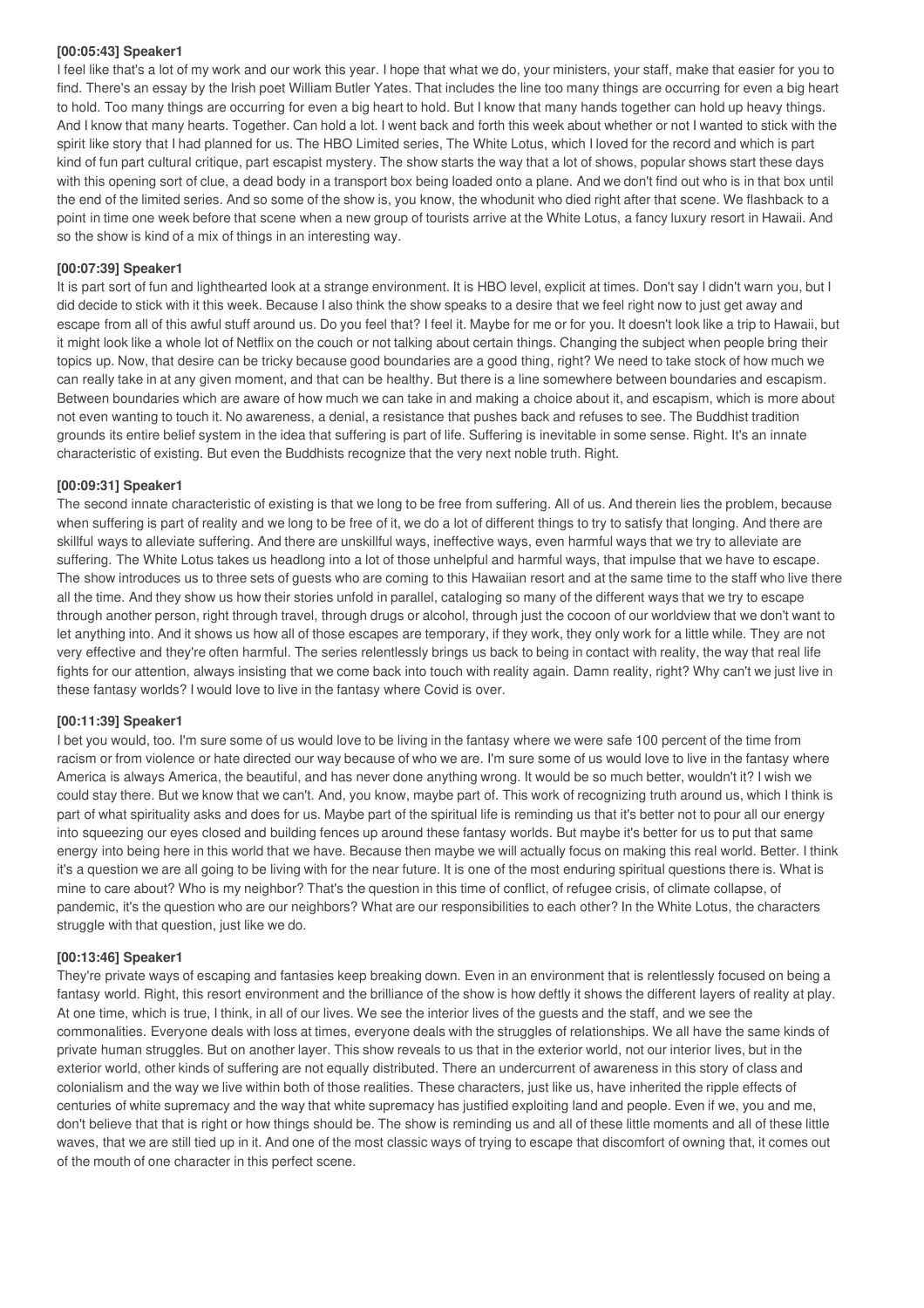#### **[00:15:36] Speaker1**

I Mark Mosbacher is the character. He's the dad in one of the wealthy families that's staying at the resort and his college age daughter. They have the perfect little dynamic, right, where she's just poking holes in everything he says and does. And she brings up the awkwardness of what's happening around them at this resort. She brings up the discomfort in the native Hawaiian employees of the resort performing for this wealthy white families entertainment. And her dad kind of goes off on a rant and he just says, well, what am Isupposed to do with that in the moment? Right. What am I supposed to do? What you want me to do? Am I supposed to sit around to feel bad about myself all day? Huh? Is that what you want? I should never enjoy myself. Or maybe I should just not exist anymore to make space for these other people. Right? Should I just disappear as a white man? Maybe you've heard those questions in some conversations that you have had. Maybe they've come up in conversations about social justice or all the buzzwords these days that we hear wolke ness or critical race theory. Right. Maybe you've asked those questions inside your own head when you've been frustrated and not sure what you were supposed to do. About some suffering in the world, something uncomfortable that you encountered. It's hard to come in contact with reality when reality is not pretty. But I think it's interesting that. This is our go to for so many people.

#### **[00:17:25] Speaker1**

The only possibilities we can imagine. In response to suffering. Are either guilt or self-loathing sitting around feeling bad about it? Or escape. Disappearing. Why are those the options that come up when we get frustrated or upset? When we feel helpless and don't know what to do. There are so limited. And couldn't it be that there are lots of other possibilities for what to do with that information, with that discomfort, besides those two things? Couldn't there be a more skillful way? To work with what is difficult about that. All of us have been through some experience in life, I'm sure, where we have suffered and reached out to talk about it, shared that with someone. Maybe think of an example in your own life right now. One that is safe for you to recall, maybe something that you have recovered from at this point. Something there has time where some time has passed. But think of an example. Call to mind a time in your own life when you were struggling. Remember what was going on? Remember the circumstances? And now, remember whether you shared that suffering with someone. Was there anyone that you told what was going on? Anyone at all? Anyone that you shared your feelings with, how awful it was, how bad you felt, how it was affecting you. Remember that moment? And now try to recall the intention you had in that moment when you shared that with someone, your struggle, your suffering.

#### **[00:19:42] Speaker1**

Was the intention for that person to feel bad? Was your intention for that person to stop existing because they didn't share those same struggles that you had? Did you hate the sight of their face so much that you didn't want them to be there? Did you want them to feel guilty or sad all the time about what you were dealing with? Of course you didn't. When we share what we're struggling with, it's because we need some love. It's because we need to feel seen and cared for. Right. You probably wanted some kindness. You just wanted a little bit of compassion or support. Maybe there was something practical that you were hoping to be helped with. To alleviate some of that suffering. But maybe just the sharing of it was part of what helped alleviate it. Just knowing you were seen. And then someone still cared about it and about you. When anyone points out the reality of what we're struggling with, I think that is what we really want. And if we're on the receiving end of learning about the difficult things in this world around us that other human beings are struggling with. If all we respond with is defensiveness or escape. And we miss out. On the chance to give that gift to another person. Just being willing to see them. And care for them. I mean, it's not about us in that moment. Last year, one of the things that we tried out online that was kind of fun, actually, I think we might do it again in the coming year with our new ministerial intern when she starts.

#### **[00:22:01] Speaker1**

It was an online session that we held that was open to anybody called Ask Me Anything about Unitarian Universalism. Some of you were there. We did it on Zoom for an hour. Reverend Canon, I just took questions from anybody who had any question at all about our faith and our tradition. And we got a question that day from one of you that was so simple, really. But I realized I'd never been asked it before. I remember actually it was Denine who asked and she said, What is your favorite thing about being a Unitarian Universalist? Simple question, right, what's your favorite thing about being a Unitarian Universalist? And I, I do think for a moment and as soon as I filtered through that, you know, the abundant flowing coffee jokes that were coming up in my head, I realized that. The thing I love most. About being U. U. Is the way it has pushed me to grow outside my comfort zone. I don't think without this tradition that I would have met and known and loved a lot of the people that I do in this world. I have come in contact with people I might have never come in contact with otherwise because of our spiritual community, because of our faith, because Unitarian Universalism makes me say some things that I believe in, and therefore it pushes me to walk that talk.

#### **[00:23:34] Speaker1**

Right. If I if we believe that every human being as beloved. Well, then, why don't I know certain people with certain different life experiences, why was I raised in an environment where I didn't come into contact with people who live not far away, but there are these systems and structures keeping us apart. I want to know more about what different people's life experiences are because of our faith. And because I believe that every human being is beloved, when I learn that some people are dehumanized or when I learn that some people's basic needs for things like health and education and food are treated as more or less important than other people's needs for those same things. I can't just sit by and not do anything. I can't pretend not to notice that. It's against my religion. And that has pushed me to grow and be a better person, and I hope I have a better impact on the world, I'm still learning a lot and I'm still growing. But that. Is what it's all about. And it's humbling to realize that I probably wouldn't have done that. I don't know who knows? But I know that I did do those things and pushed myself in those ways because of this faith tradition. Now, some people will say that suffering. Can't be alleviated fully, right? There will always be a struggle. And that's the sort of helplessness that they get caught up in, why bother? Right. Even Jesus in the New Testament says the poor you will always have with you.